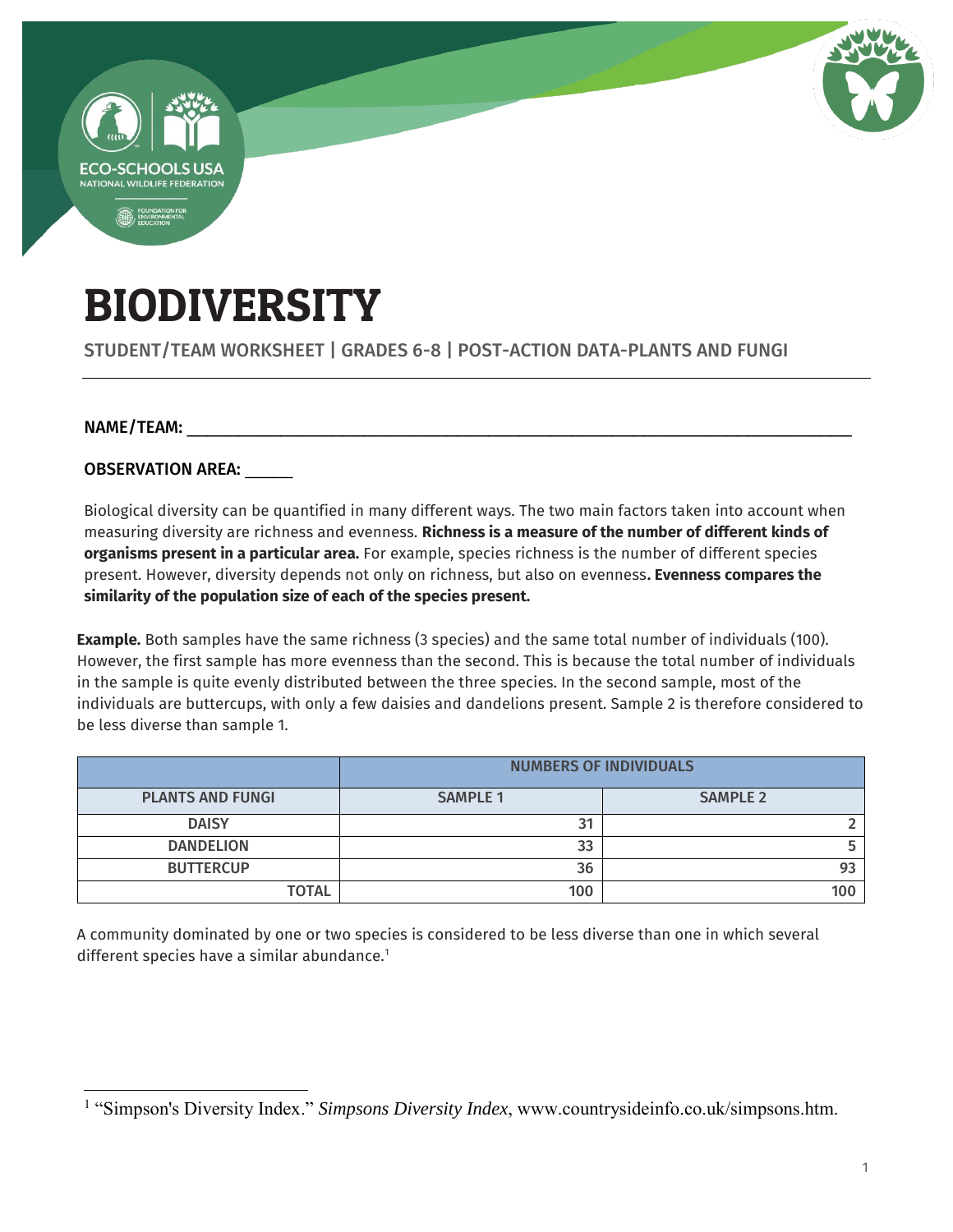





The team needs to observe the entire space. Slowly look up, down and all around the observation area, including the ground.

Use the SEEK app (Apple) or Google Lens app (Android), local field guides and/or local experts to provide identification assistance. If the name of the plant or fungi cannot be found, enter a description.

| 1.<br><b>CATEGORY</b><br>(PLANT OR FUNGUS) | <b>NAME OR DESCRIPTION</b> | <b>QUANTITY</b> | ALIVE          | DEAD        |
|--------------------------------------------|----------------------------|-----------------|----------------|-------------|
| <b>EXAMPLE: PLANT</b>                      | <b>GREGG'S MISTFLOWER</b>  | $\overline{7}$  | $\overline{7}$ | $\mathbf 0$ |
|                                            |                            |                 |                |             |
|                                            |                            |                 |                |             |
|                                            |                            |                 |                |             |
|                                            |                            |                 |                |             |
|                                            |                            |                 |                |             |
|                                            |                            |                 |                |             |
|                                            |                            |                 |                |             |
|                                            |                            |                 |                |             |
|                                            | <b>TOTALS</b>              |                 |                |             |

2. Total number of plants and fungi combined from the team's observation area.

#### 3. **Richness**

Number of different plant types. \_\_\_\_\_\_

#### 4. **Richness**

Number of different fungus types. **\_\_\_\_\_**